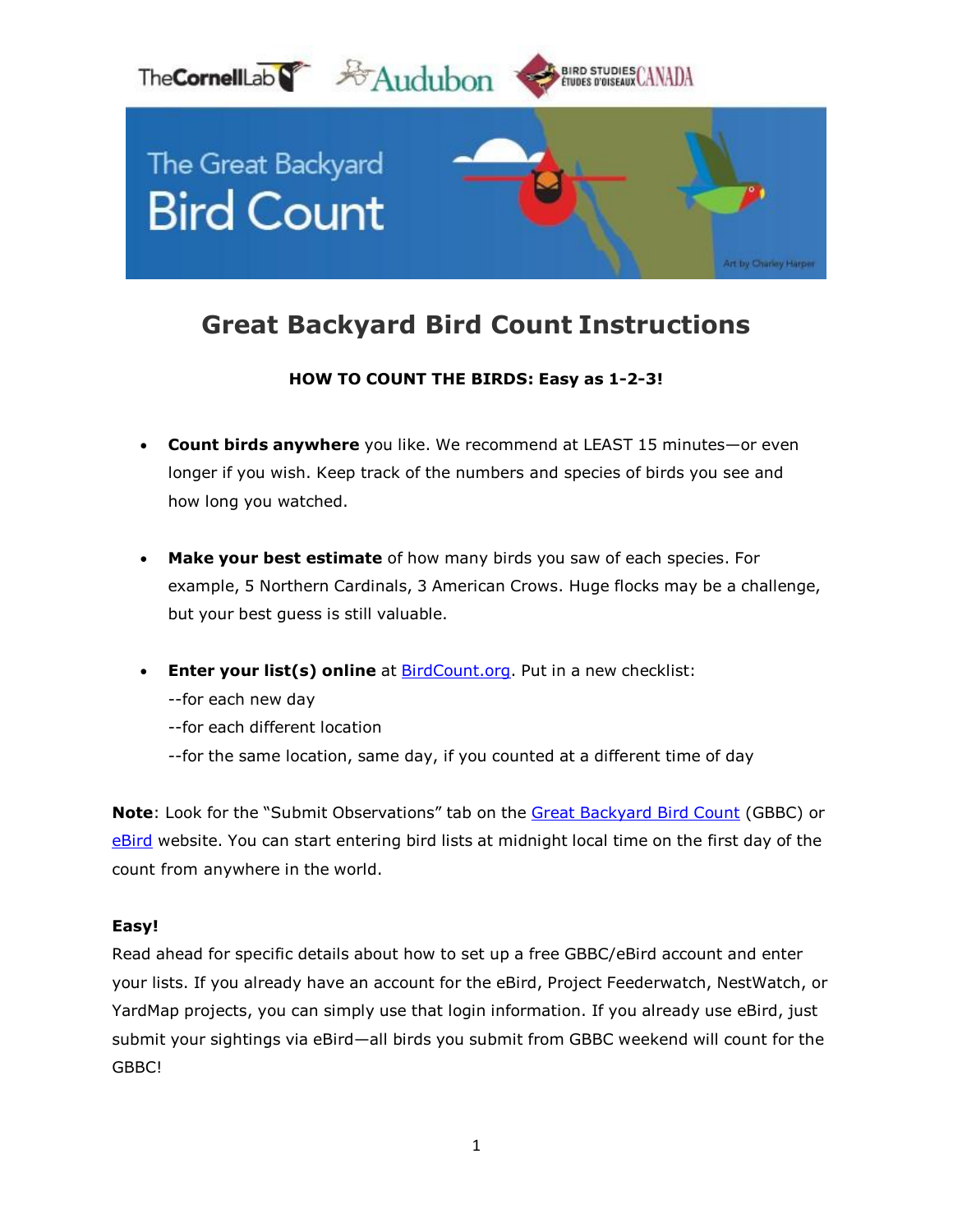## **CREATING A GBBC/EBIRD ACCOUNT**

If you have never participated in the GBBC before, or have not taken part since 2013, you'll need to set up an account at **BirdCount.org or [ebird.org,](http://www.ebird.org/) providing your name and email and** choosing a personal username and password (keep it safe— you'll need it again for future counts and for using eBird anytime!). Additional profile information is optional. You need to create an account because the GBBC and the eBird online checklist program became integrated in 2013, which allows you to continue submitting bird observations to eBird year round and track your bird sightings during and outside of the GBBC.

From either site, click on "Submit Observations" to get started creating your account. **Note**: If you already participate in Cornell Lab of Ornithology citizen-science projects such as Project FeederWatch, NestWatch, or YardMap, you do NOT have to create a new account. You can use the same username and password you use for those projects to submit reports to the GBBC or eBird.

If you are a new user, we recommend using **BirdCount.org**. If you use eBird, just submit your sightings there!

**NOTE:** If you don't want your name to appear in GBBC output, go to "Preferences" (at the top of most pages) and select "Anonymous Birder" for the "Public Name Display" section. Note that you can also customize how your data appear in certain outputs via this page. We recommend making your data public, but you may customize this to suit your preferences.

#### **ENTERING DATA**

#### **Map Your Location**

Log in to your account. You'll be asked where you counted birds. Enter your state/province, county (in the USA and Canada), or country (outside USA and Canada) in the window under "Find it on a Map" and hit enter. You'll then get a Google map focused on your region. Type a city or place in the "Zoom to" box at the top and hit enter or use the map tools on the left side to find your exact birding location. Make sure you zoom in close enough to indicate your exact location. Left-click with your mouse to place a "pin" at the site where you counted birds. Give that location a name (i.e. home, Center Street) in the box in the right-hand column of the page so you can use it again in the future. The larger red pins on the map are "hotspots" marked by others as being good places to find birds and include most parks, refuges, ponds, and public lands. Your personal location pin will be blue and slightly smaller. If you were birding at a hotspot, please use that for your location by clicking on the red hotspot pin.

**TIP:** You can zoom in further on the map by typing in the "Zoom To" box at the top; double-clicking on the map with your mouse; using the tools on the left side of the map; using the magnifying glass icon; or by using shift + click to draw a box at the desired location.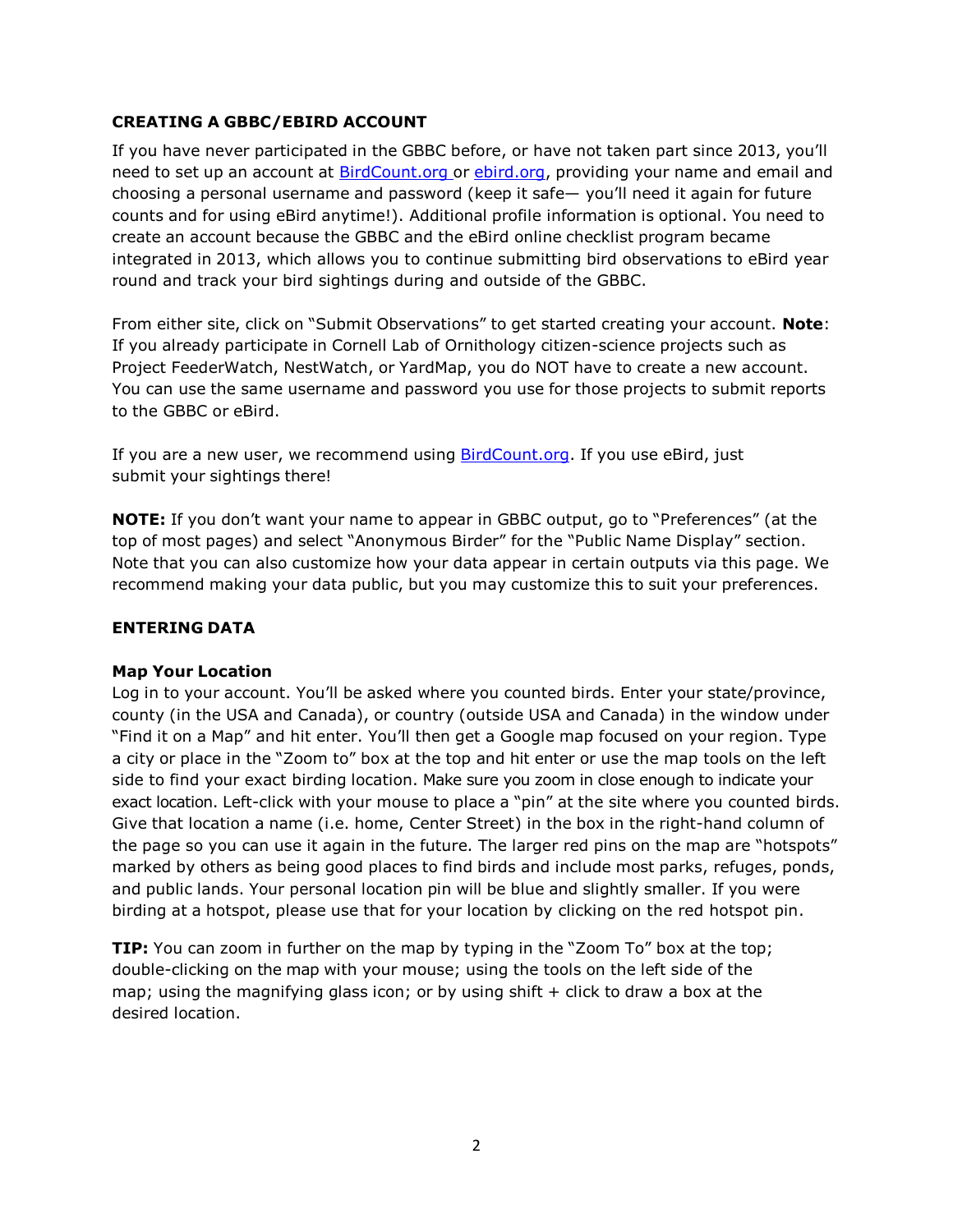## **Date & Effort**

Fill in the date for the checklist you are submitting and indicate the type of count you did:

- **Traveling:** You traveled some distance—walking a trail, driving a refuge loop, field birding. If you travelled more than 5miles please submit your observations as separate checklists.
- **Stationary:** You stayed in one place, perhaps watching your feeders from a window.
- **Historical:** You will not be using this for the GBBC, but can use it when entering past data in eBird.
- **Incidental:** You saw a bird while you were doing something else—birding was not your main activity.

Enter your start time, how much total time you spent counting birds, and how many people contributed to this checklist.

**TIP:** Select today's date by clicking the calendar next to the date entry field—it will populate today's date automatically.

**TIP:** If you get an error message telling you "This field must be a number only (no decimals, colons, etc.), check to be sure you haven't put in a colon or other punctuation mark in one of the boxes. If you prefer 24-hour time (e.g., 14:00 for 2:00 PM, you can select this here.

**NOTE**: If your report gets flagged as being "nocturnal" (occurring at night) and you did NOT bird at night, please go back to your checklist and check that you used the correct AM or PM time designation.

#### **Enter Your Birds**

Next you will see a list of birds that could be in your area during February. In the boxes, enter your estimate for the number of individuals of each species you saw while you were counting. Use an "x" if you can't estimate the number.

## **Are You Reporting Everything?**

It's important to let us know if you are reporting all the species you were able to identify. **You should always choose "Yes" in the right-hand column, unless you are leaving out some species on purpose.** If you just noticed an interesting species casually, use the "Incidental" protocol, where we assume that you did not do a 15-minute count and include all species.

#### **Rare Birds**

If you have a bird on your list that you don't find on the Great Backyard Bird Count/eBird checklist, click "show rare species" in the right column. If the species is not there either, please double-check your identification, since all possible species should be on the list (these lists are compiled by bird experts in the area). Try googling the name to see if the name has changed (for example, Louisiana Heron is now known as Tricolored Heron). If you get stuck, email us at [gbbc@cornell.edu](mailto:gbbc@cornell.edu) and we can help you find the right bird name if it has changed.